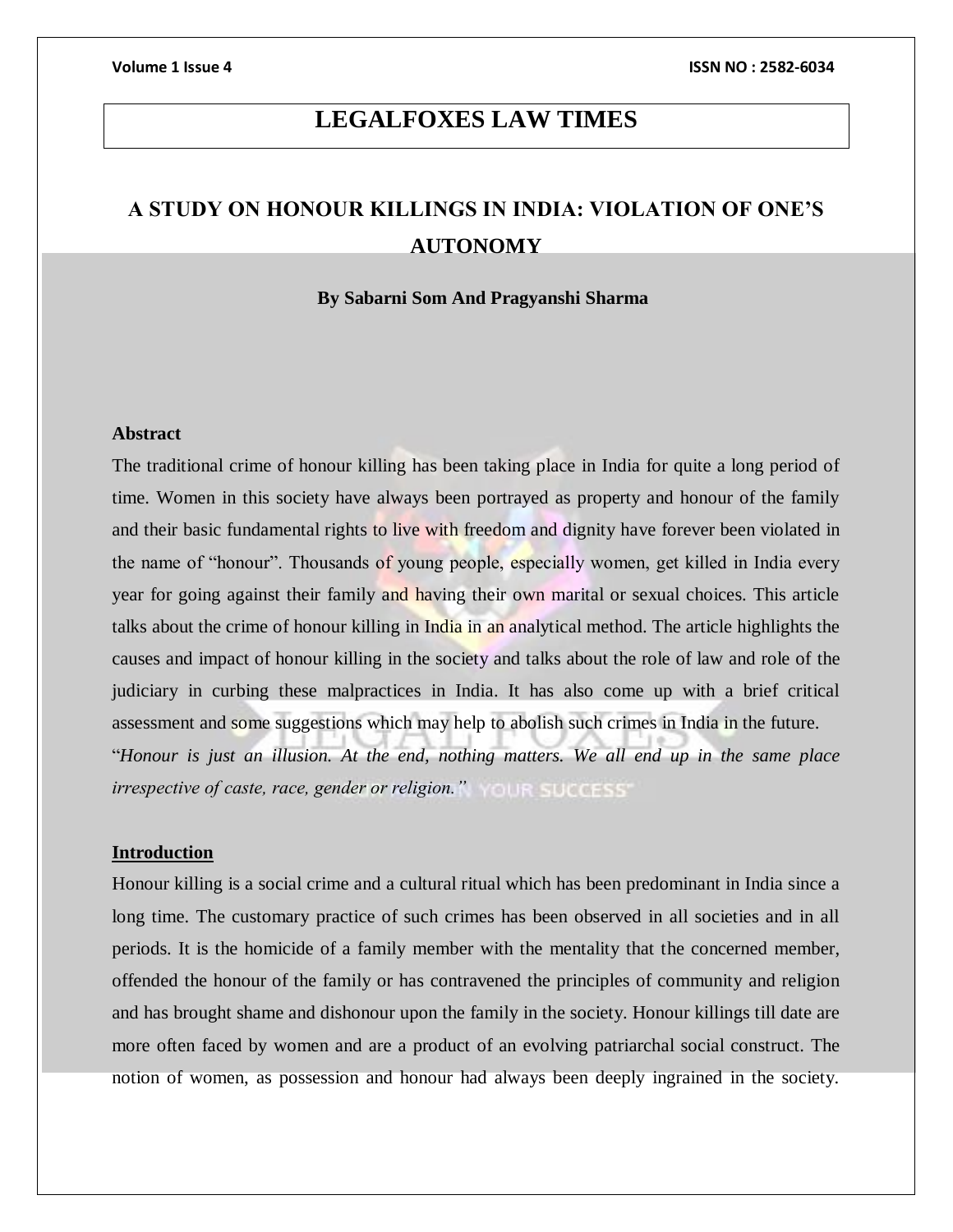Violence against women's sovereignty, in all matters and specifically in matters of sexuality and marriage, is one of India's most prevalent and tenacious forms of gender violence and therefore the least recognized. It is violence against both men and women, to stop a woman from exercising her own choice in love and marriage. In a situation where the family members should be a support for a woman, they are the ones who go against her, because of her independent marital or sexual choices.

India is a democratic country and every citizen has the equal right to choose his or her life partner. It is disturbing and shameful that even in the  $21<sup>st</sup>$  century, when a girl doesn't want to marry but to set her career it becomes offensive for the family in most of the places in our country. When a woman loves or marries someone of different caste or religion, she brings dishonour to the family and the consequences that come along with it led to honour killings. In a nation where the citizens are granted equality without any discrimination, honour killings bring absolute discrimination on the victims for picking a person of a different caste or religion. The objective of this article is to study the reasons and impact of honour killings and to highlight the existing legal framework and the role of the judiciary in these crimes.

#### **Honour Killing in India: A brief data**

In India, honour killing has been taking place since ages. It is an act of killing by the family on the family members to bring honour to the family and to abolish the shame and dishonour brought by the particular family member. We have gained our independence and now after more than seventy years, people still think that cast is superior to the life of their offspring or family member. India is a democratic country where every citizen has the right to equality and right to life. But the society consisting of such narrow- minded people, leads to the shameful act of Honour killing. In India, caste, status and religion are the main reasons for such crimes in the present time .It is very hard to understand, how someone could ever be so obsessed, to murder their own family members simply to restore what they consider to be their 'family honour'.

This outrageous practice is mostly observed in parts of Uttarakhand, Punjab, Rajasthan, Haryana, Uttar Pradesh and Bihar. In contrast, honour killings are inefficacious in South India and the western Indian states of Maharashtra and Gujarat. While in states like West Bengal and some other parts of India, this practise terminated about a century ago, largely due to the activism and encouragement of reformists.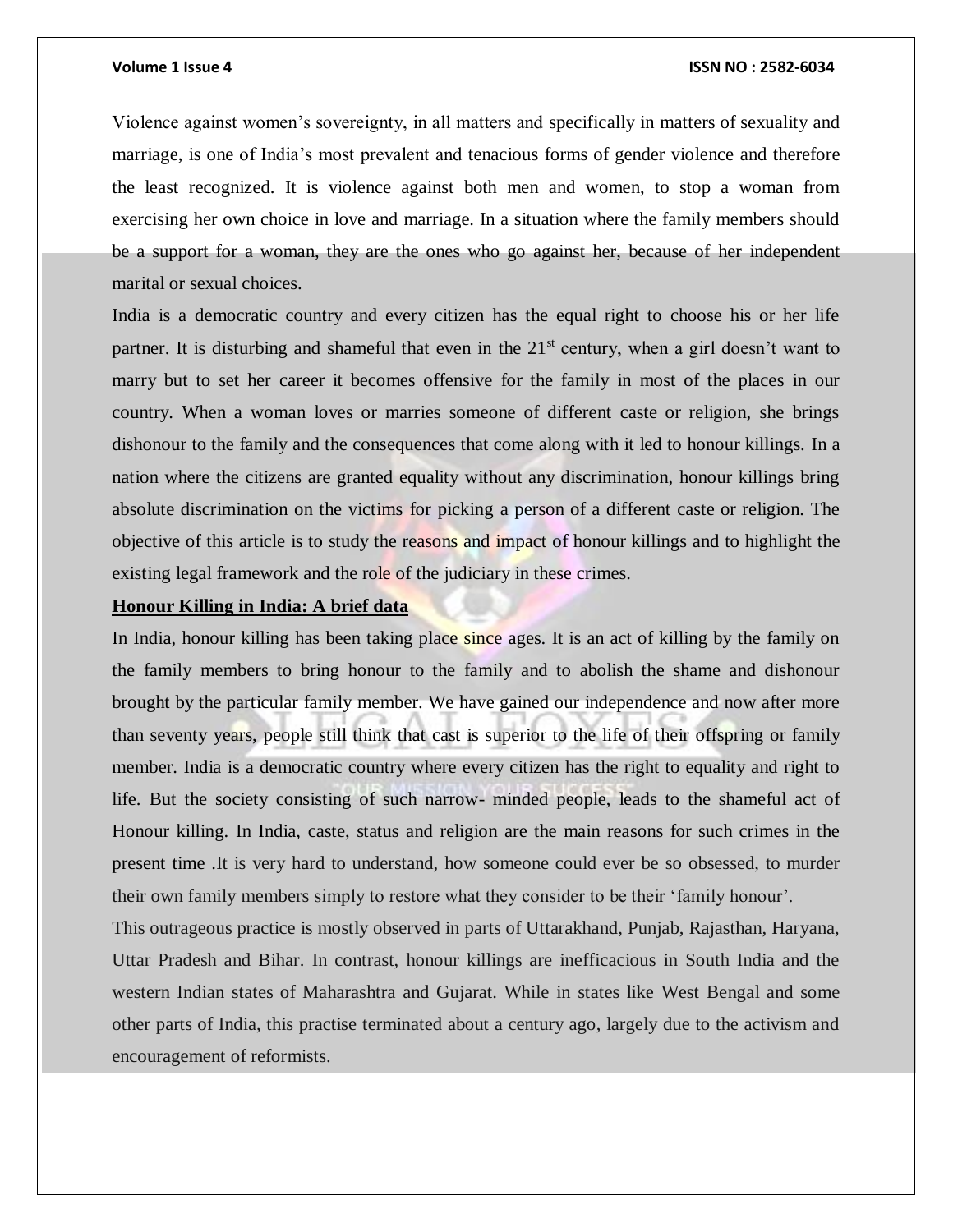$\overline{a}$ 

#### **Volume 1 Issue 4 ISSN NO : 2582-6034**

The state of Punjab has a very scary picture since it has recorded a massive number of honour crimes in the last few years .Rendering to the statistics accumulated by the Punjab police, 34 honour killings were reported in the state between 2008 and 2010; 10 in 2008, 20 in 2009 and 4 in  $2010^{1}$ 

Activist Kathir Vincent, director of Evidence, an NGO working to protect the human rights of Dalit and tribal people in Tamil Nadu and Puducherry had said that,in India, women constitute almost 97 percent of honour killing victims.The best data available related to honour killings tells us about the act's prevalence. According to the National Crime Records Bureau, in the year of 2018, 10,773 people escaped from their houses or native places due to their romantic relationships.

"According to field investigations and studies by Evidence, in the last five years, there have been 195 unknown cases of honour killings in Tamil Nadu alone. In November 2019, two horrific instances of honour killing took place in the southern state in the span of a single week.Janani, a 17 years old girl from Nagapattinam was set on fire by her mother for being in a relationship with a Dalit man. Five days later, 21 years old Nambirajan's decapitated body was found on the railway tracks in Tirunelveli. Although he belonged from the same community, he had been murdered by his in-laws, who simply could not admit the fact that he was from a lower socioeconomic status." 2

In March 2016, a young Dalit man in Tamil Nadu, named Shankar, was viciously beaten to death at a public crossing in the presence of his wife Kausalya. Kausalya's parents were responsible for this, because they were from the dominant Thevar community. Kausalya also was badly injured in this incident because she dared to go against her family and marry a Dalit man.

On June 1<sup>st</sup> 2018, a case was reported from Hisar, Haryana. A body of a 25-year old married man, allegedly abducted, along with his wife by her relatives was found near Rajasthan canal. One more shocking incident from the same state was recorded on August  $26<sup>th</sup>$ , 2018.Acouple,who eloped from Haryana, were found hanging from a ceiling fan in Bhiwadi industrial area, in Panipat. One of the politicians from Haryana had once quoted in his speech

<sup>1</sup>Saksham Sharma, Critical Study on Honour Killing, Racolb Legal, November 18, 2018, http://racolblegal.com/critical-study-on-honour-killing/

<sup>2</sup>AnugrahaSundarvelu, Why India needs separate law for Honour Killings, The Swaddle, April 21, 2020, http://theswaddle.com/honour-killings-india-law/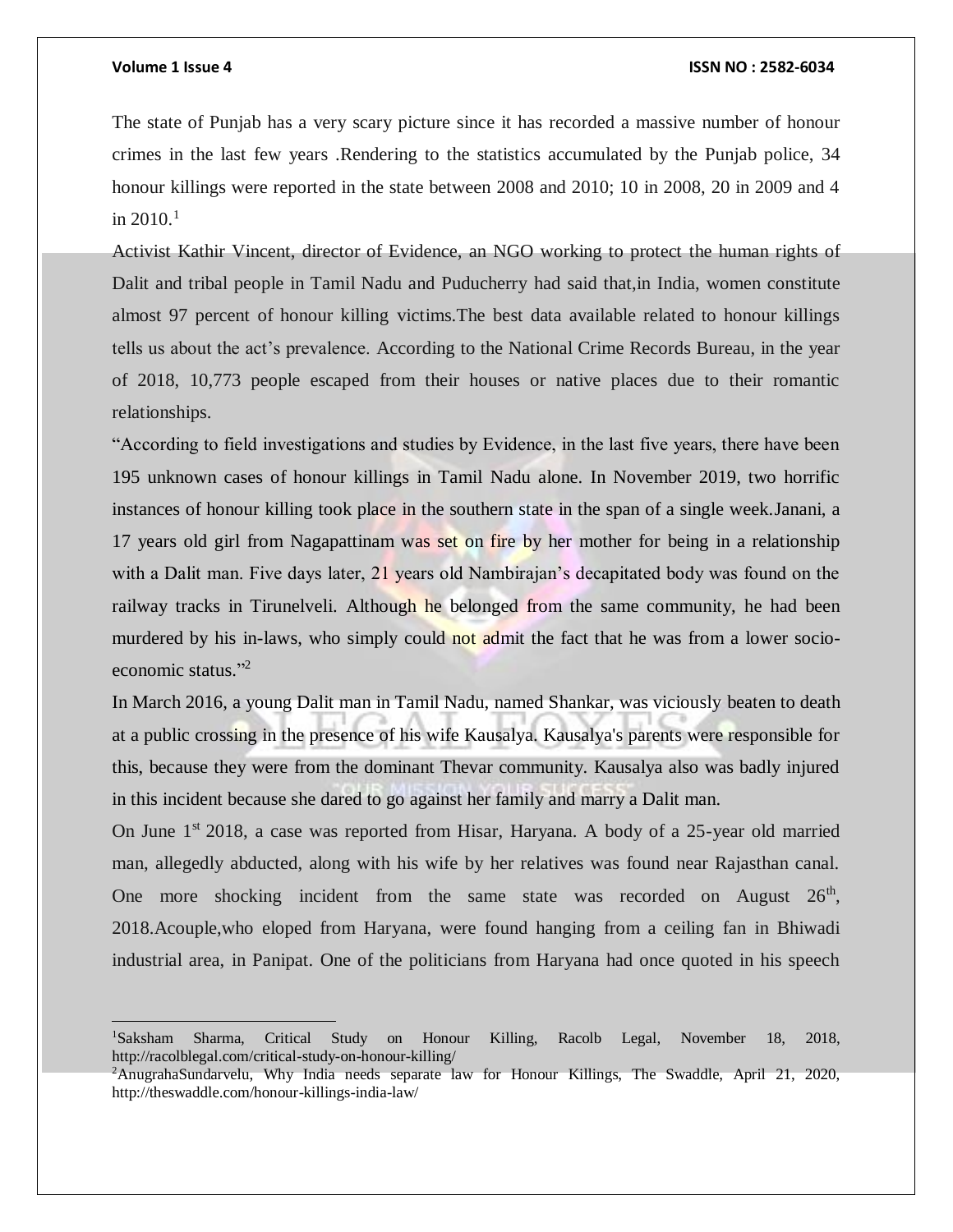that, "Can't allow a girl to marry by choice, after investing 20-30 lakhs on her education". Being a patriarchal form of society, how one should behave and live is determined by men.

In January –June2019, 58 incidents of suspected hate crimes against women were reported. Amongst them, 30 were either raped or sexuallyassailed. Out of them, 4 victims were eventually killed. There were 7 alleged incidents of honour killing, in which 3 women were killed.

The above- mentioned cases and data portray the dangerous reality of the society we are living in. The scariest part of all is, most of the cases of honour killingsnotoriously get unreported in our country.

### **Role of Khap Panchayats in Honour Killing**

Khap Panchayats have a major role to play in promoting the culture of honour killings in India. Since ages, it has been promoting patriarchy and targeting couples with a clear motive to have control over women and also to consider women as the property of men.

A Khap is a community organisation which signifies a clan or group or associated clans. They are found typically in Northern India, particularly among the people of Western Uttar Pradesh and Haryana.These are not purely democratic in nature. They follow a formal consultative process in this Panchayats where the decisions are respected by the whole community under peer pressure,avoiding which may invite social stigma in the community. The principle of natural justice is hardly observed in their decisions. In areas governed by the Khap Panchayats, love marriages are considered a taboo.They control the lives of young people by imposing its commandon them through various ways likepublic boycott,penalties etc. In maximum cases, they end up either in killing or compelling the victims to commit suicide.

"The Supreme Court, in 2011, termed these Khap Panchayats as 'kangaroo courts' and declared them illegal and wanted them extinguished."<sup>3</sup>

### **Causes of Honour Killings in India**

l

The reasons that lead to honour killings are extremely outrageous and insensitive. There is no wisdom in the decision of the family or society to kill a certain member of the family for such groundless reasons.

Some of the important causes that trigger these crimes are listed below:

3Khap Panchayats and Honour Killing, IAS Exam Portal, http://iasexamportal.com/current-affairs/khap-panchayatand-honour-killing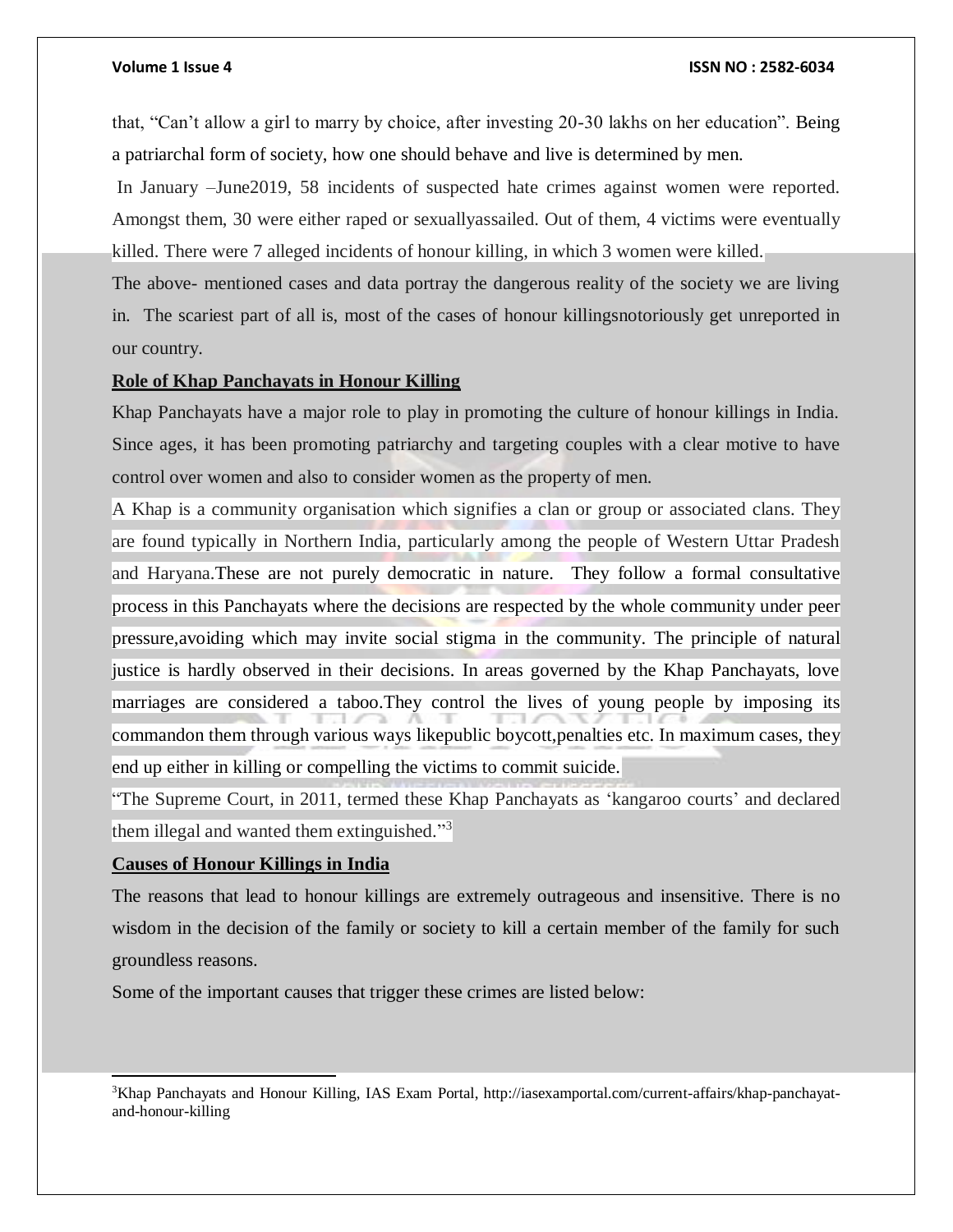- 1. Refusal of an arranged marriage: If the member of the family refuses to accept the marriage arranged by the family, then the family would be caused to kill that particular family member for the welfare and honour of the family. Desiring to marry by own choice and not accepting the marriage arranged by the family is often a major reason for such crimes.
- 2. Inter-caste marriage: Marriage performed by the particular family member with another person of a different or lower caste brings down the honour of the family, who pursue their caste as their soul. In such a case, the member who is of superior caste would kill the victim, rather than living by lowering their caste. The caste is the soul and prestige of the offenders and they do not care about the victim even if that person belonged their own family.
- 3. Seeking divorce: A woman trying to attain a divorce or separation without the consent of the husband or the family is another reason for such crimes. Our culture is so patriarchal that a woman does not even have the liberty to walk out of her own marriage if she desires so. It is often viewed as an insult to the men who arranged the marriage between the two families. The woman is seen as bringing down the prestige of the family, by exposing the marital problems openly in public.
- 4. Victims of rape: In a society where is a woman's character is interlinked with honour, prestige and purity, a victim of rape is said to bring huge shame and dishonour on the family. In many cultures, rape victims are subjected to severe violence and oppression, including honour killings from their families and relatives.
- 5. Homosexual acts: Engaging in homosexual activities or relations is still a big taboo in our society. When a couple of the same sex wants to cohabit together, the society and the family do not permit, as it brings alleged shame and dishonour on the family. There is ample evidence that, homosexuality is another major ground that triggers honour killings in India.
- 6. Allegations and rumours about family members: Allegations against a woman can be sufficient to smear her family's repute and status.In our society, the fear of families to be ostracized by the community is huge. Hence certain allegations on the daughter which brings shame and dishonour on the familyis enough to trigger them to kill the daughter.

### **Impact of Honour Killings**

The impact of honour killings on the society is extremely vast. Honour killings have never been constrained to a single gender; men are also the victims of such grave crimes. However,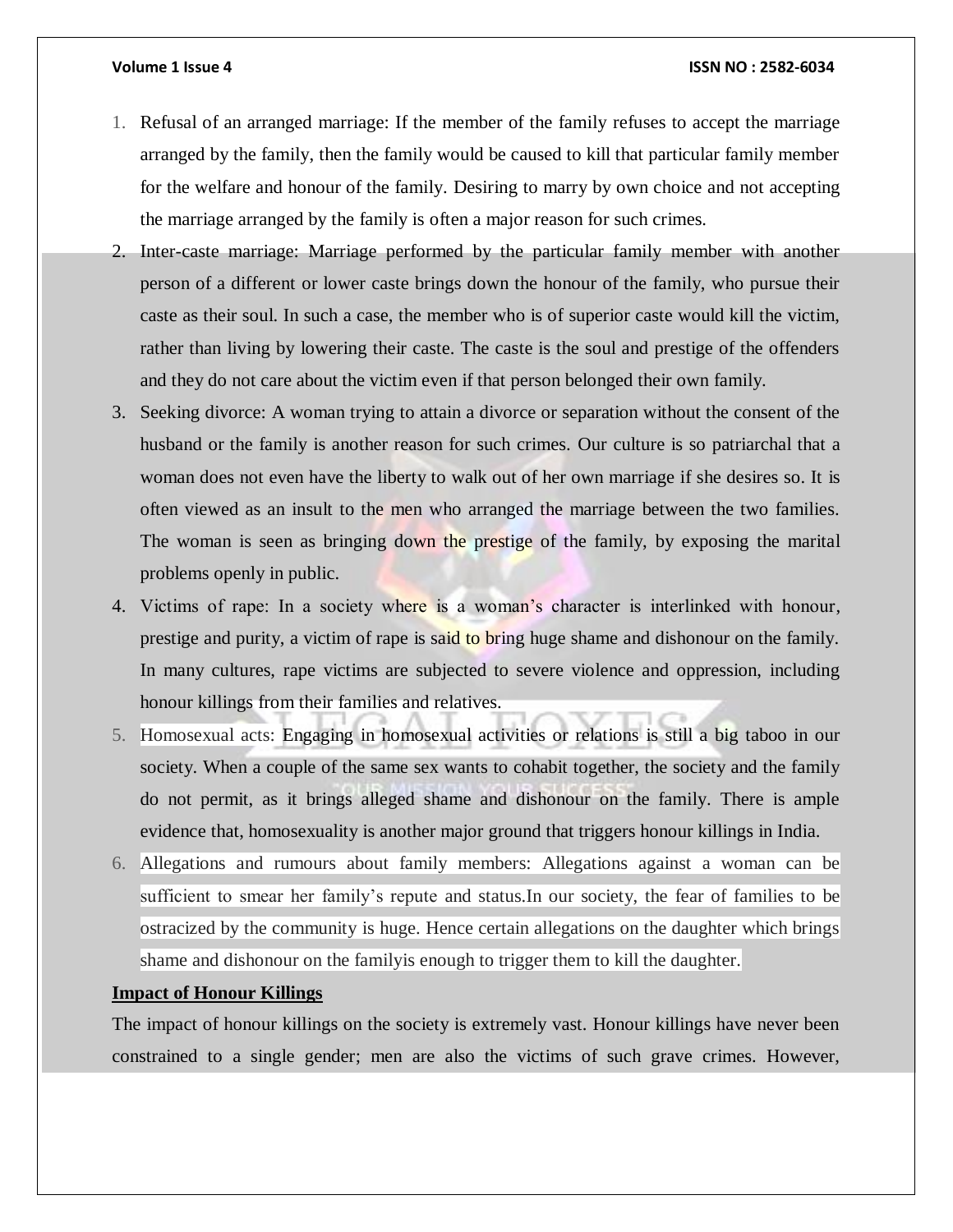comparatively, it has always been women who have suffered more in the hands of this cruel society.

One of the most obvious consequences of honour killing is the death of thousands of young people in India each year. It is absolutely heart-breaking to see that, the young generation who form the future of our nation, are getting killed so ruthlessly by their family and the society just because they choose to follow their own dreams, sexual choices or marital choices. The toxic patriarchy which prevails in our society has always been responsible for the deaths of so many innocent people.

Honour killings have a huge role to play in affecting a victim's mental health. Suppression and violence not only violate a woman's basic rights but threatens her health and the very state of her being.The toxic patriarchy on women has always impacted on the mental health of the victim. The victim always stays in a state of fear of unexpected violence and oppression which can put herat a higher risk of developing a variety of psychiatric syndrome such as depression and anxiety.

Honour killings affect the victim's mind so bad that often it results in voluntary or involuntary suicide by the victim. Women, who are accused of bringing dishonour and disrespect on the family, often choose "honour suicides" as a resort. They cannot accept the extreme level of humiliation they experience from the family members after committing a particular act which is against the norms of the family. There is also a sense of fear among these women of getting violently attacked or killed by her family. This explains the reason why in some cultures, there is a high rate of suicides among women.

Children who witness such domestic violence and honour-based crimes in their household develop a negative psychological impact in their young evolving minds. These children may face animproved risk of behavioural difficulties, anxiety and depression in the future. Moreover, these children have a higher risk of modelling such crimes later in their own lives.

### **Role of law in the Protection of Victims of Honour Killing**

Thereare no explicit laws which deal with the crime of "honour killing" extensively, but there are various legal provisions to protect every citizen from such crimes. The Constitution of India has someremarkable provisions which allow an individual to exercise his/her choice, independent of any cast, religion or gender and it also safeguards the citizens from honour crimes during honour killings.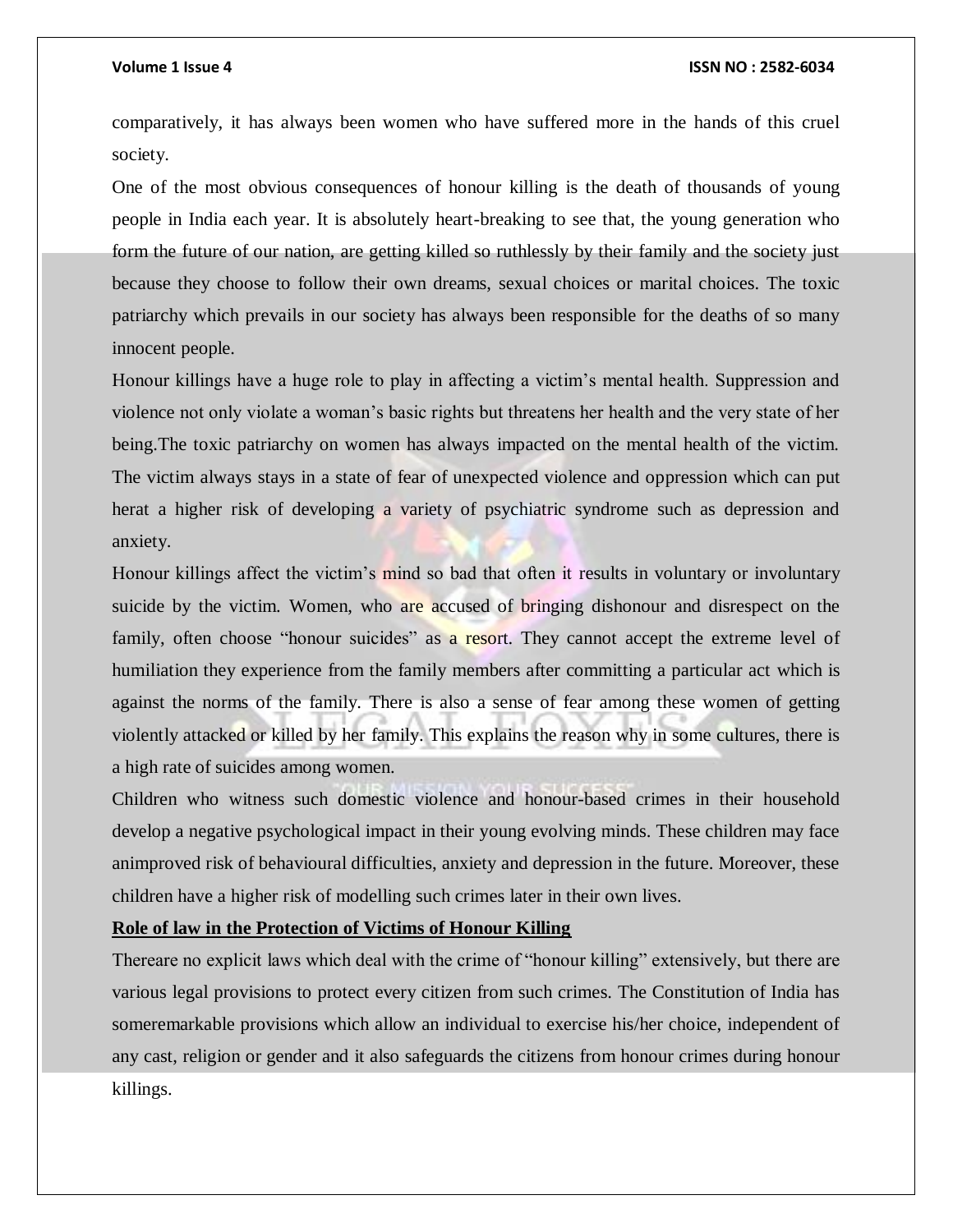The honour crimes are similar to homicide and murder, which are serious crimes under the Indian Penal Code, 1860. Section 299 and 300 deal with culpable homicide not amounting to murder while Section 300 deals with the offence of murder. The reason to apply these sections in honour killings is because the acts are done with the purposeto murderthe victims as they had allegedly brought dishonour and shame upon the family. The culprits of such crimes can be penalized under Section 302 of the IPC.<sup>4</sup>

There are certain important provisions under the Indian Constitution which get violated due to this crime. Article 14, 15(1), 15(3), 19 and 21 are some of those articles. Article 14 talks about Equality before Law and Article 15 says that every citizen of India would be treated equally before law irrespective or without any discrimination of caste, creed, sex, race, and religion.

But in the case of honour killing, females have always been the victim more than the male members of the family, which violates the concept of equality before law and also gives rise to gender violation to a huge extent.

Article 19 and Article 21 of the Indian Constitution talks about Right to Freedom and Right to Life and Personal Liberty respectively. In occasion of honour killings, both the rights get violated together. It is the fundamental right of any citizen of this country to choose his or her own life partner. No individual has the right to snatch away one's freedom by infringing and compelling the person to act or live as per the demand of others. Every citizen has the right to life and liberty, which is the most important fundamental right. No single individual has the right to take away a person's life. In cases of honour killing, where the victim gets killed, it is exposed to the violation of Article 21.

According to the Hindu Marriage Act, 1857- every citizen shall become a major after reaching the age of 18, as demarcated under Section 3. Although later, the Supreme Court had modified the Act and altered the age of attainment of majority to 21 years. This Act says that every citizen has the right to choose their own life partner after attaining the age of majority. No person shall be compelled for marriage against their wishes. If an individual is not accepting the marriage arranged by the family, no one has the right to kill that person in the name of dishonour in the family.<sup>5</sup>

### **Judiciary on Honour Killing**

<sup>4</sup>SeiedBeniamin Hosseini, Study on Honour Killing as a Crime in India-Cause and Solutions, January 2015 <sup>5</sup>Urishant, Honour Killing in India, Legal Services India,http://www.legalserviceindia.com/legal/article-1014 honour-killing-in-india.html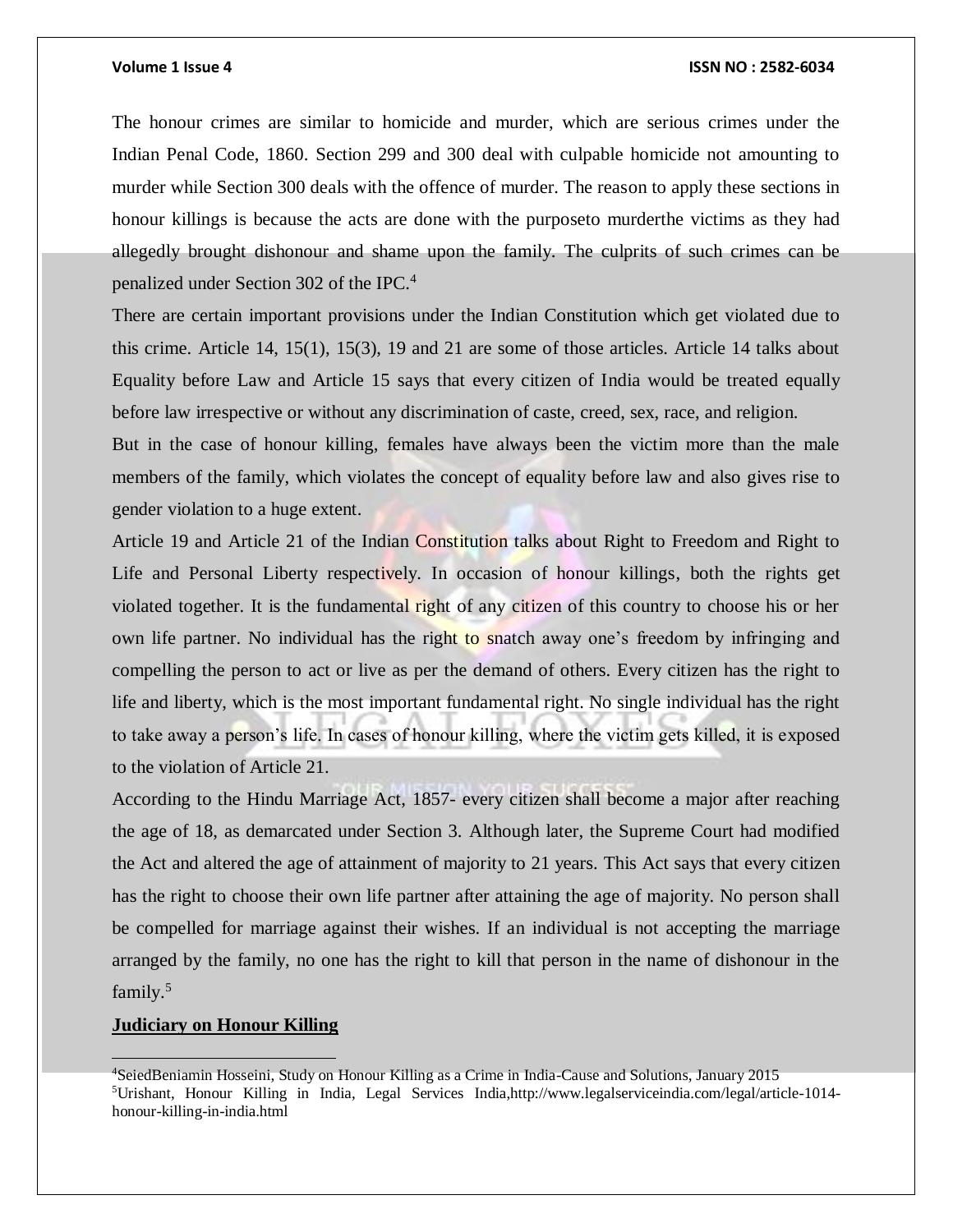#### **Volume 1 Issue 4 ISSN NO : 2582-6034**

There are several judicious decisions given by the High Courts and The Supreme Court of India relating to honour crimes. Throughout time, the courts through their judgements has mentioned that killing anyone in the name of honour is the abuse and violation of the Indian Constitution and anyone going contrary to the Constitution will be punished. Some of the important and landmark judgements will be discussed in the following.

*Manoj-Babli Case<sup>6</sup> :*This case is one of the most important and historical cases of honour killings in India. This case talks about the honour killings of newlyweds, ManojBanwala and Babli in June 2007. Theywere in love with each other and thus escaped and got married. After getting to know, the family members got angry and found them. They had taken the case to the Khap Panchayat, who primarily stated that any person who has contact with the victim would have to pay a sum of 25,000 as a penalty and hence no person should contact them. They went dead against the marriage. Their decision went against the victims because they belonged to different castes which brought dishonour and shame on Babli's family, who were of upper caste. The verdict of the Khap was absolutely religious-caste based. The Khap Panchayat was also accused in crime because they were equally involved in killing the victimsfor the honour of the family.Babli's grandfather was the Khap leader, who ordered the killing. Hence all her relatives were equally involved in this murder. The victims were abducted and brutally murdered by them. This matter went before the court of Karnal district where the five perpetrators were sentenced to life sentence who were involved in the murder. It was the very first time when an Indian court had given such a rigorous punishment for honour killing and hence it became a revolutionary judgement on giving life sentence to the accused of honour killing. "The driver who was involved in the abduction was sentenced to imprisonment of seven years."<sup>7</sup>

*U*.*P*. *v*. *Krishnamaster***&***Ors<sup>8</sup>* : The Apex Court in this case, bestowed life sentence, to three people who were involved in the death of six persons of a family in a case of "honour" killing in a village in Uttar Pradesh in 1991.This landmark judgement was delivered by the bench on August, 2010. A Bench of Justices consisting of H.S.Bedi and J.M. Panchal overturned the order of acquittal approved by the Allahabad High Court after the trial court handed them the death sentence.

<sup>&</sup>lt;sup>6</sup>Smt. Chandrapati v State of Haryana And Others, Criminal Misc. No. M-42311,  $27<sup>th</sup>$  May,  $2011$ 

<sup>7</sup>Urishant, Honour Killing in India, Legal Services India, http://www.legalserviceindia.com/legal/article-1014 honour-killing-in-india.html

<sup>&</sup>lt;sup>8</sup>State of U.P. v. Krishna Master & Others, Criminal Appeal No. 1180 of 2004, 3<sup>rd</sup> August, 2010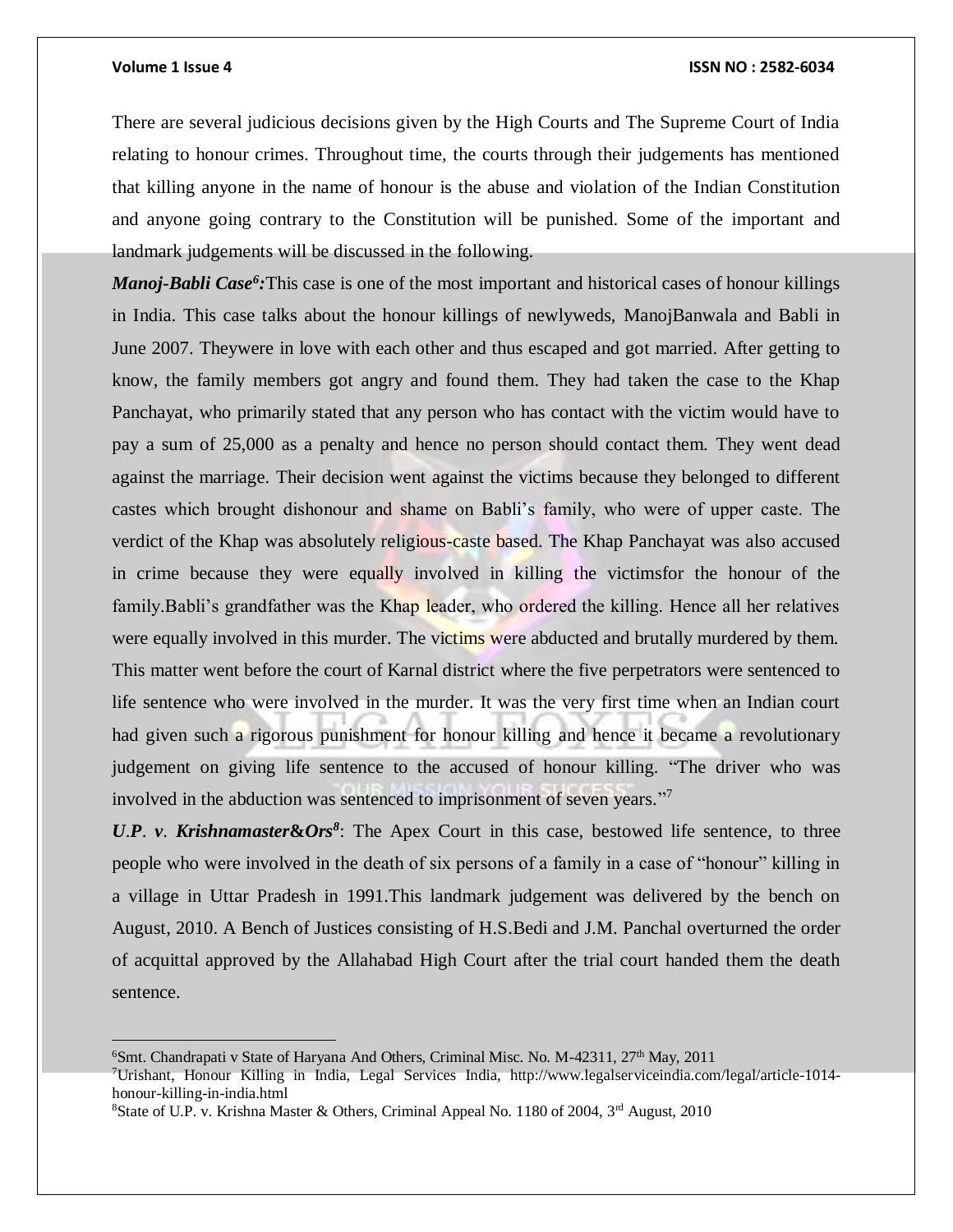### **Lata Singh v. State of Uttar Pradesh and Another<sup>9</sup> :**

Inthis case, a bench of Supreme Court headed by Justice MarkandeyKatju had made a very interesting statement regarding the crime of honour killing. He said that,honour killings are nothing but vicious unsympathetic murders and no honour is achieved in such killings.

The Supreme Court had dropped all ongoing criminal proceedings against Singh's husband and her in-laws and also observed that, "*intercaste and inter religious marriages should be encouraged to strengthen the social fabric of the society."<sup>10</sup>*

*Shakti Vahini v. Union of India, 2018<sup>11</sup>:* In this case, the Supreme Court had dispensed notice to the Central Government and nine states for the sudden alarming rise of honour killings across the country because of the Public Interest Litigation filed by Shakti Vahini. The court wanted to get informed about the stepstaken to curb such violence in the country. Further, the court had laid down certain preventive, punitive and remedial measures for the states and the police administration in order to build a strong system. Former CJI Dipak Mishra in his judgement had said that, "*We don't live in a world in which there exists a single definition of honour anymore, and it's a fool that hangs on to the traditional standards and hopes that the world will come around him"<sup>12</sup> .* This case is a glaring example that reflects the victory of dynamic and free thinking over the stagnant and irrational concepts prevailing in the society.

*The State of Maharashtra v. EknathKisanKumbharkar, 2019<sup>13</sup>:*It was further held in this case that, honour killings have become a widespread practise in many parts of the country, predominantly in Haryana, western Uttar Pradesh and Rajasthan. Veryoften,young people who fall in love and wish to get married, have to look out foraccommodationand protection in the police lines or protection homes. The honourable judges had stated in this case that there is no honour involved in committing such crimes as previously mentioned in the Lata Singh case.They

<sup>12</sup> https://www.livelaw.in/pdf\_upload/pdf\_upload-361975.pdf

<sup>&</sup>lt;sup>9</sup>Lata Singh v. State of U.P. & Another, Writ Petition (crl.) 208 of 2004, 5 SCC 475 (2006)

<sup>&</sup>lt;sup>10</sup>Honour killings: The Law It Is and the Law It Ought to Be, Lawteacher.net,  $16<sup>th</sup>$  August, 2019, http://www.lawteacher.net/free-law-essays/constitutional-law/honour-killings-the-law-and-improvements-to-it-lawessays.php#ftn11

<sup>&</sup>lt;sup>11</sup> Shakti Vahini v. Union of India, (Civil) No. 231 of 2010, 7 SCC 192 (2018)

<sup>&</sup>lt;sup>13</sup>The State of Maharashtra v. Eknath Kisan Kumbharkar, Confirmation Case No. 3 of 2017, Decided on 6<sup>th</sup> August, 2019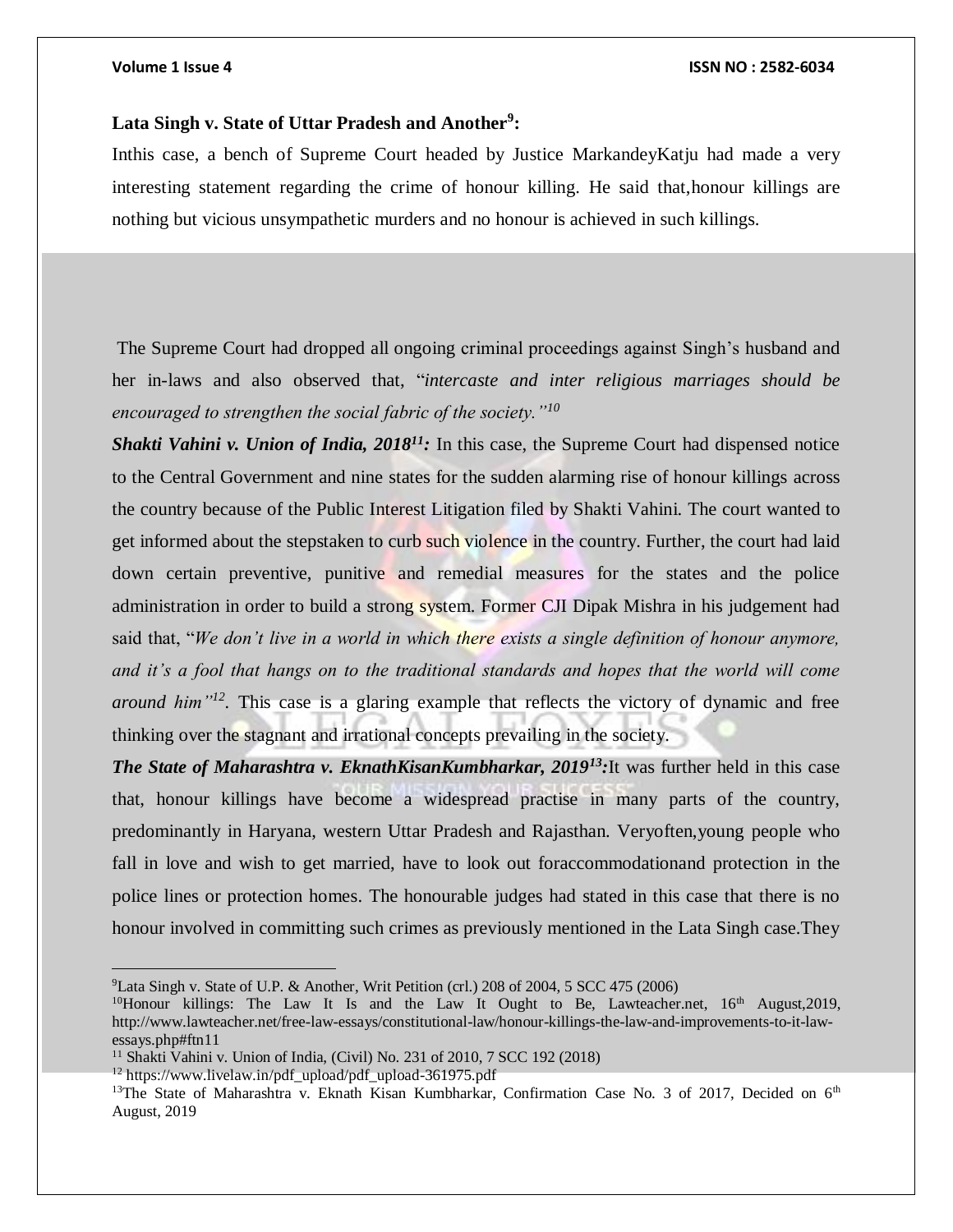also said that these crimes come under the category of rarest of the rare cases deserving death punishment.

After such landmark judgements given by the Supreme Court, we can believe that, the 'rule of law' present in our country does not release any person who has killed someone in the name of honour, in his own family or community.

### **Bill passed**

No specific or codified law has ever been dedicated to the crime of honour killing, separately. Since a few years, these gruesome crimes had been taking place and the rise in the number of such killings throughout these years has been alarming.

Rajasthan was coming up with a massive number of cases involving honour killings for a few years. Parliamentary affairs minister, Shanti Dhariwal hadstated in one of his speeches that, within the last five years, 71 cases of illegal decrees or diktat given by 'Khap Panchayats' were recorded and 10 cases of honour killing occurred in Rajasthan.

A bill was passed in the Rajasthan Assembly in the month of August2019, to controlthe occurrences of 'honour killings' in the state with the provision of punishment of death penalty or life imprisonment for murdering innocent young couples in the name of honour.

The name of the bill was "The Rajasthan Prohibition of Interference with the Freedom of Matrimonial Alliances in the Name of Honour and Tradition Bill, 2019". It had been passed after making a few amendments based on certain proposals given by the members of the parliament.<sup>14</sup> The Bill has laid down death penalty or life sentence and a hefty amount of fine up to five lakh rupees for the perpetratorson killing a couple or either of them in the name of honour. **OUR SUCCESS ONR MIS** 

### **A Critical Assessment**

The conventionally male-subjugated society has always captivated the human mind to think and act within the cultural boundary. The world is moving forward, and our societies are reversing back to the traditionally old mindset. In our society, the status of men has always been superior to that of women which have resulted harmful and lethal for women most of the time. Though in the  $21<sup>st</sup>$  century, women are educated, still they are not empowered to stand for their rights. The so-called codes of honour are the creation of deeply rooted patriarchal, social and cultural

<sup>14</sup>Bill Mandating Death Penalty for 'Honour Killing' Passed in Rajasthan Assembly, News 18, August 5, 2019, 9:12 PM IST, http://www.news18.com/news/politics/bill-mandating-death-penalty-for-honour-killing-passed-inrajasthan-assembly-2259381.html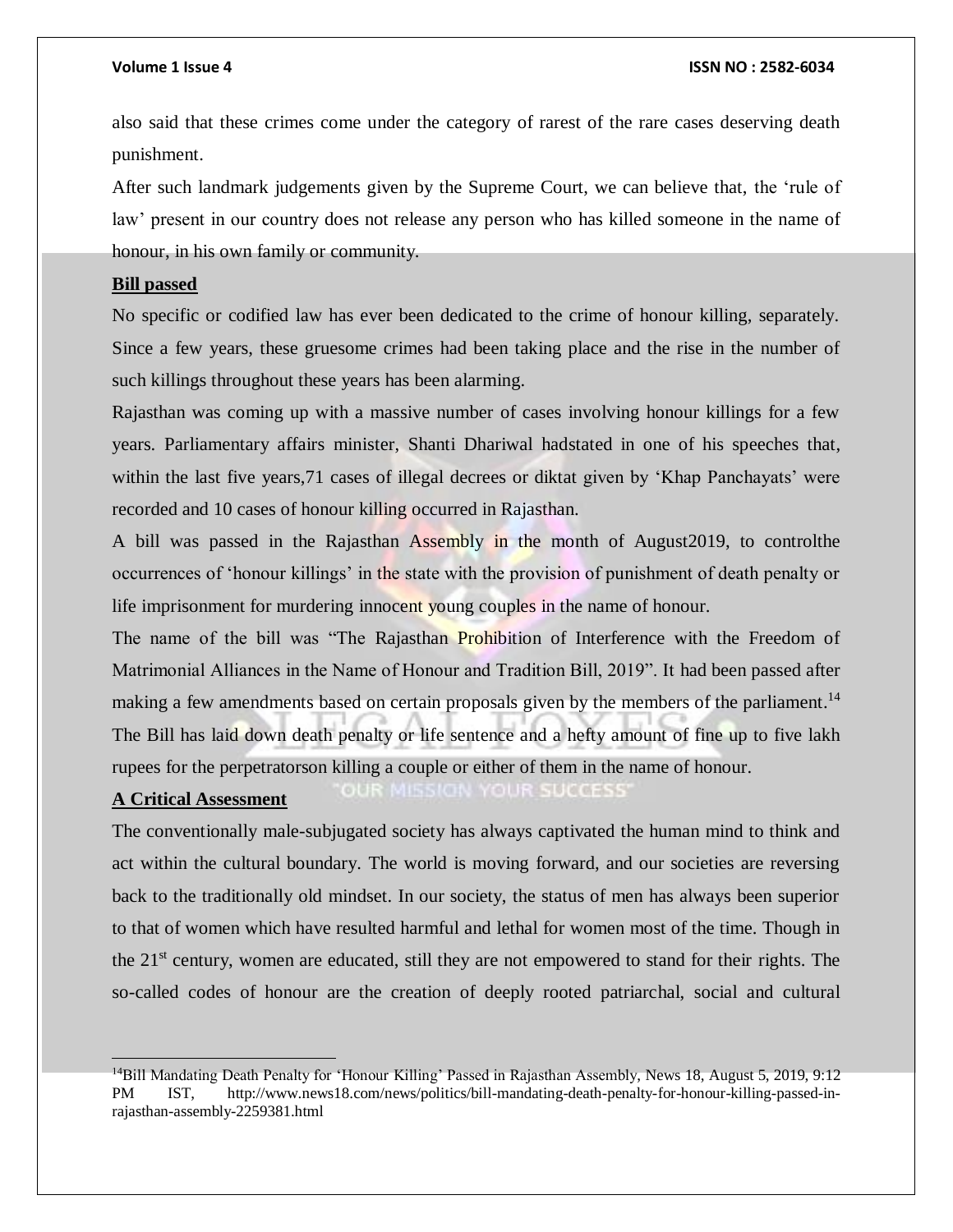preconceptions, whereby women are perceived or forced to bear all obligation for maintaining communal honour.

There are various rights and laws brought against the crime of honour killing but still, it has become a wide-spread issue. Most of the time, the accused is well aware of the rigorous punishment for such crimes but still engages himself in such practices with the mind-set that the honour of the family is more important than the victim. The worst part is, they are ready to face the consequences of punishment for such crimes rather than facing the consequences of bringing dishonour to the family.

### **Conclusion**

The abolition of honour killing requires serious intervention. Equality in gender relations has not been attained and ferocity still exists in the name of honour. Hence it is the responsibility of the state to safeguard its citizens from the violation of such human rights. Associating such crimes with rigid traditions andcertain communitiesprevents acknowledgement of the fact that these crimes are extremely widespread, across regions and communities. The solution to this problem mainly lies in the eradication of myths from the mind-set of people. The society should be imparted proper education regarding marriages, human rights and the constitutional rights of people. Khap Panchayats in villages should notbe invested with so much power because they have the ability to wrongfully influence the uneducated naive people and instigate them to commit such acts.

It is high time that India should be developed in real senses.Modernisation and development do not only mean constructing sky touching buildings, industries etc.; but the real meaning of development and modernisation lies in the thinking of an individual and the mentality of the society. The society should be progressive enough to think sensibly in all aspects so that it can comprehend and respect the rights of others. The concept of Right to Privacy is an important facet to curb this social andcommunal eviland it should be understood by all the citizens in our country.

The violence can only be reduced when these kinds of patriarchal and backward mind-sets of people will be challenged. Changes and development have to start from the very base, the core. Stringent laws should be introduced and certain amendments should be done as well to curb down this barbaric crime. If not handled carefully, it will be just like a resonating wooden structure eaten on the inside by termites that will eventually come crashing down.